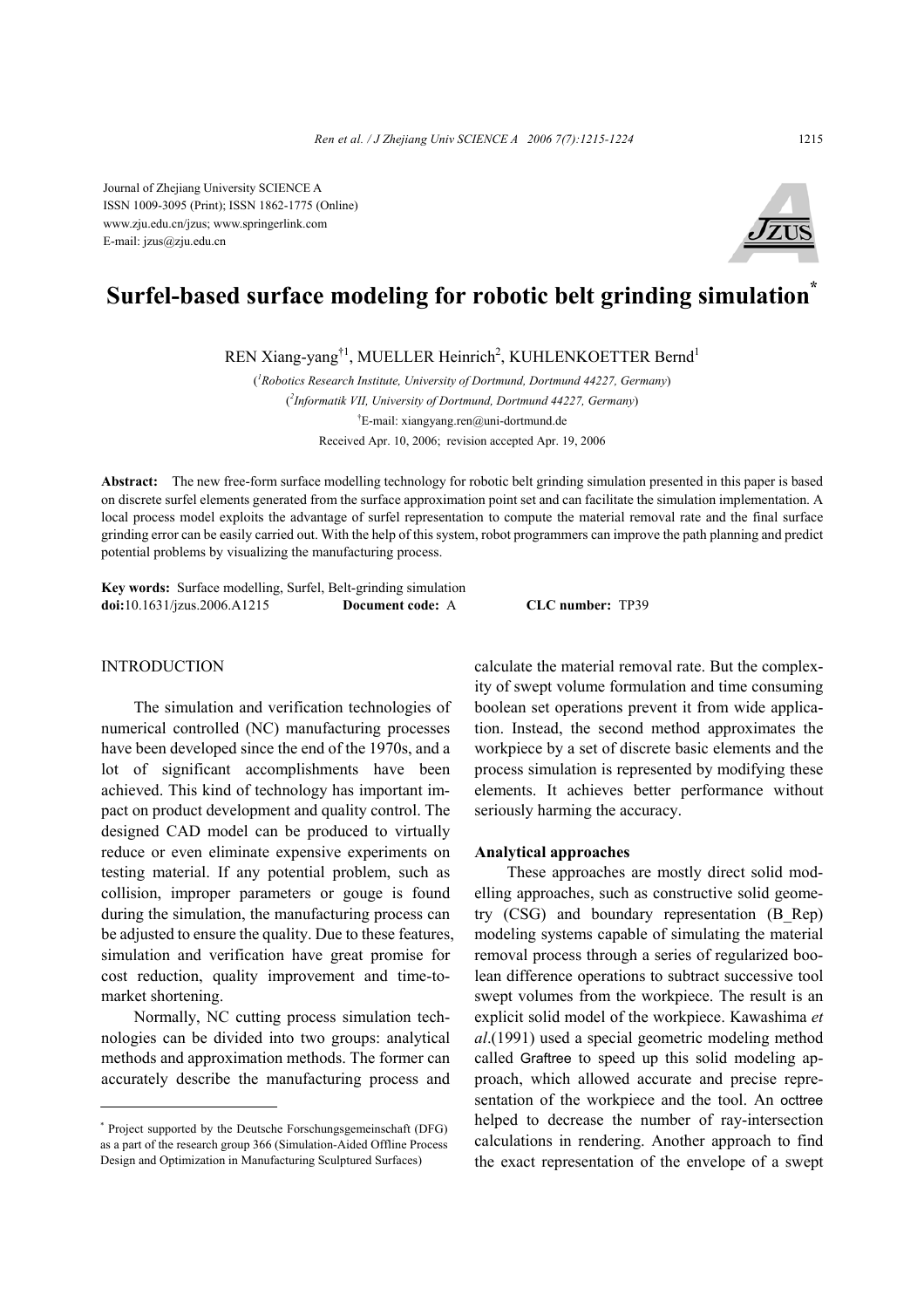volume was chosen by Sourin and Pasko (1996). Although these approaches can theoretically simulate and verify the process accurately, their application remains limited by the complexity of swept volume formulation and the time-consuming rendering process. So a number of approximation approaches have been devised.

#### **Approximate approaches**

van Hook (1986) developed a real-time shaded display of a model suitable for manufacturing simulation. The workpiece and tool geometries are represented by dexels and the geometry update is achieved by boolean set operations on the one-dimensional dexels. Huang and Oliver (1994) extended this method by overcoming the view point dependency problem and introduced the possibility of error assessment. König and Gröller (1998) developed a new method to simulate inhomogeneous materials based on the dexel model. Furthermore, their approach has been optimized for low-end graphic hardware. Saito and Takahashi (1991) also used an extension of the z-buffer method (called G-buffer) to simulate NC machining. Jerard *et al*.(1989) proposed a completely different approach. The designed surface is approximated by a set of points. The workpiece is represented by these points and the normal vectors associated with them. The vectors are shortened to the amount of over or undercutting error when a tool moves over them. This method is very efficient for error evaluation but inconvenient for calculating the material removal rate. Ayasse (2003) used a very coarse mesh as the support mesh, on which a continuous vector field is standing, with each vector length being decided by a discrete height field. The simulation procedure is implemented using V-projection and V-shooting. Glaeser and Gröller (1998) applied differential geometric techniques to efficiently generate the swept volume of a moving cutter. Intersection calculations are carried out with a data structure called Γ-buffer. Yang and Lee (1996) also developed a method suitable for wire-EDM, where cutting is only done at the sides of the workpiece. A comparison of those approaches can be found in (Glaeser and Gröller, 1998).

# **Motivation**

Most of the approaches mentioned above were

originally developed for NC milling processes. But robot controlled belt-grinding has its own characteristics. Its removal volume is a function of many variables including cutting parameters, environmental parameters and material features, not just the envelope of cutter profiles. It is used as a finishing process with the stock roughly machined, which means that the difference between the workpiece stock and the designed object is quite small. Compared with the simulation of milling or turning processes, the simulation of belt grinding is much more difficult. So it is important to find a suitable way to represent the workpiece, which can facilitate the simulation of material removal. This kind of method is designed to take into account the characteristics of belt grinding and maintain the advantage of previous approximation technologies. We exploit the recent achievement in the area of point-based rendering and combine it with the discrete vector method to develop a new workpiece representation for free-form belt grinding simulation. The dimensional grinding error assessment can be easily carried out with this representation.

# SURFEL-BASED MODELLING OF FREE-FORM SURFACES

Fundamentally, all the approximation simulation technologies discretize the workpiece to take advantage of image space rendering. They include a selected base (support) and a set of certain kind of basic elemental component. van Hook (1986) and Saito and Takahashi (1991) used a chosen *x*-*y* plane as the base and approximate the solid body with one-dimensional elements called dexel or G-buffer. Jerard *et al*.(1989) based their discretization process on continuously smooth surface and applied a collection of normal vectors associated with points on that surface to represent the workpiece while Ayasse (2003) just took the surface triangle mesh as the support base. With the development of point-based rendering technology (Levoy and Whitted, 1985; Pfister *et al*, 2000; Rusinkiewicz and Levoy, 2000; Zwicker *et al*., 2001), it does make some sense to represent the workpiece by uniformly and densely sampled points and some kind of basic elements associated with them.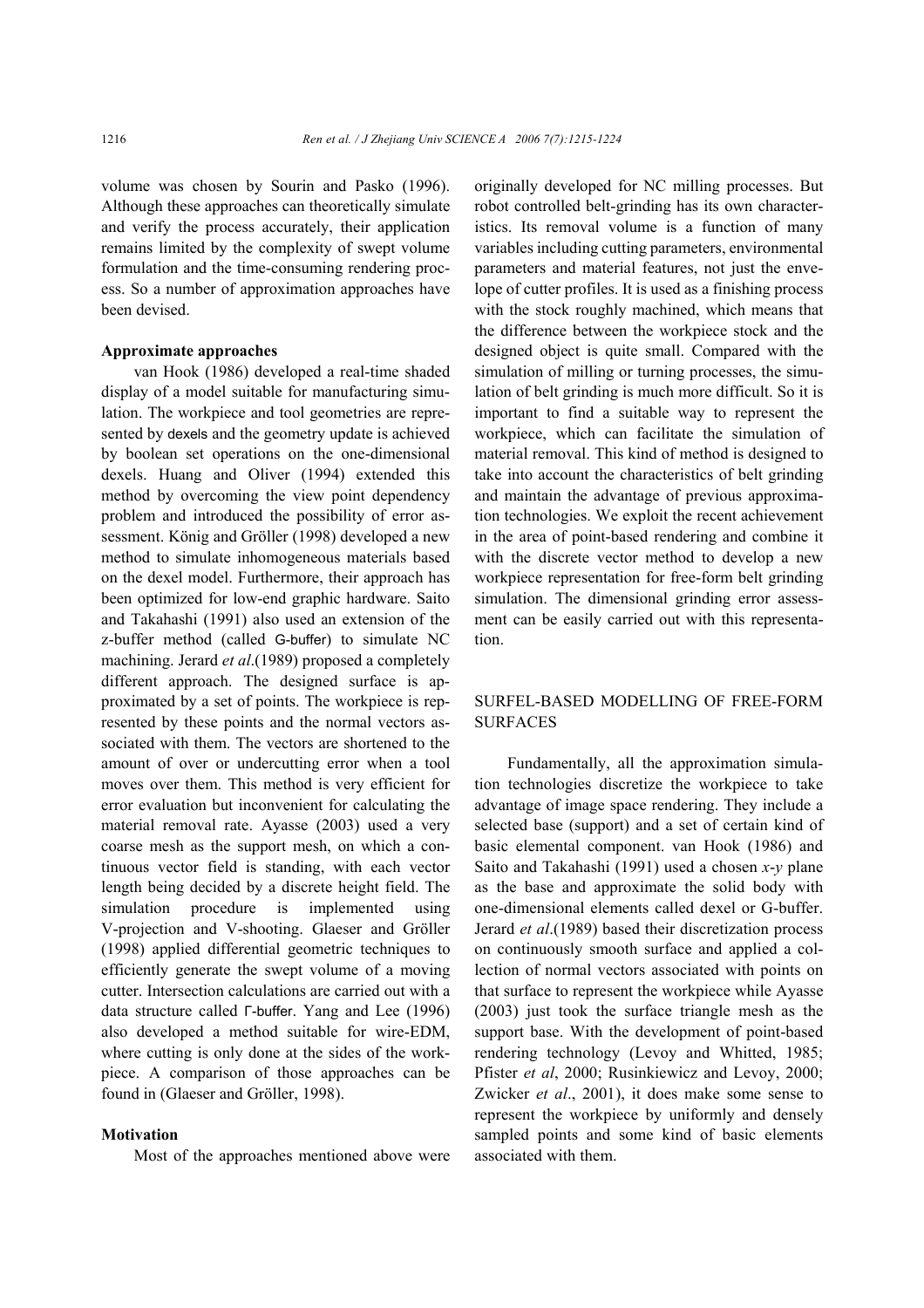## **Surface discretization**

The term "surfel" is an abbreviation for surface element or surface voxel in the volume rendering and discrete topology literature. Herman (1992) defined a surfel as oriented (*d*−1)-dimensional object in R*<sup>d</sup>* . For  $(d=3)$ , this corresponds to an oriented unit square (voxel face) and is consistent with thinking of voxels as little cubes. Pfister *et al*.(2000) modified the definition as a zero-dimensional *n*-tuple with shape and shade attributes that locally approximate an object surface. In keeping with the convention of dexel or Gbuffer, we adapt it to our application and redefine it as:

A surfel is an oriented round disc, which locally approximates an object surface, extends in the normal direction and includes information on shape, shade, displacement and neighborhood attributes.

Accordingly, the design of the surfel data structure should include the position and orientation, texture information, local differential geometry, neighborhood and some modification flags. Actually, it looks more like a dexel representation method in parameterized space as shown in Fig.1 (see page 1222).

The first step to generate the surfel-based representation of smooth surfaces is to approximate the surfaces by a set of sampled points. Two aspects should be considered when deciding the sampling density. One is the simulation error of the grinding process. From another point of view, it is also the surface approximation error. Since a point is a piecewise constant surface approximant, the resulting approximation power is linear, which means given an average spacing *h* between the samples  $P_i$ , the approximation error with respect to each coordinate function is of the order *Θ*(*h*). The resulting point number is square proportional to the required precision. Another aspect is the visual artifact. Normally the surfaces should be sampled uniformly, but occasionally we have to change it to improve the rendering effect as shown in later sections.

Usually, sampling methods perform object discretization as a function of geometric parameters of the surface, such as curvature or silhouettes. This object space discretization typically leads to too many or too few primitives for rendering. Pfister *et al*.(2000) discretized the object aligning to image space to match the expected output resolution. They sampled geometric models from three sides of a cube into three

orthogonal LDIs, called a layered depth cube (LDC). Ray casting records all intersections and generates surfels at each intersection point. The surface normals are perturbed by bump and displacement mapping. After the LDC sampling, the resulting point set has to be reduced to eliminate the redundancy. Mueller *et al*.(2003) developed a volume representation of objects called multi-dexel using similar technologies. It consists of three orthogonally conventional dexel volumes and is quite suitable for milling simulation. Surface elliptical splats were first proposed for rendering purposes by Zwicker *et al*.(2001). According the differential geometry, such an ellipse is the best linear approximation to a smooth surface. So it is superior to triangle meshes but still maintains the *C*<sup>−</sup><sup>1</sup> continuity and provides better topological flexibility.

Although the elliptical splat seems to be the best approximation of an object for rendering purpose, it is not suitable for material removal process simulation, which requires very dense sampling of workpiece surfaces to ensure the required precision. If we base the surfel data structure on ellipses, then in certain areas we may get some ellipses with a long *ui* or *vi* axis. During the machining process, the cutter may contact a small part of them, and then it becomes very hard to handle such a situation because the large ellipse should be slipped and re-sampled. So we adopt densely sampled points as the basis of the surfel data structure. LDC sampling is easy to implement and can generate well-distributed points after reduction. But it has also some drawbacks when representing surfaces with high curvature variation and sharp features. In the current stage most free-form surfaces to be processed are represented as spline surfaces, which means that they can be regarded as two-dimensional domains and that the vertices of regular grids in these domains can be taken as the point set. The more grids are generated by *u* and *v* isolines, the higher the density of the surface sampling we get. Since the surface is described analytically and smoothly, more differential geometry attributes can be obtained.

In surfel-based model representation, the support basis is the approximate point set of the designed surface and the workpiece stock is represented by the displacement of each point along the normal direction. So after the discretization of the designed surfaces, the next step is to compute the displacement. Since we have already got the position and orientation of each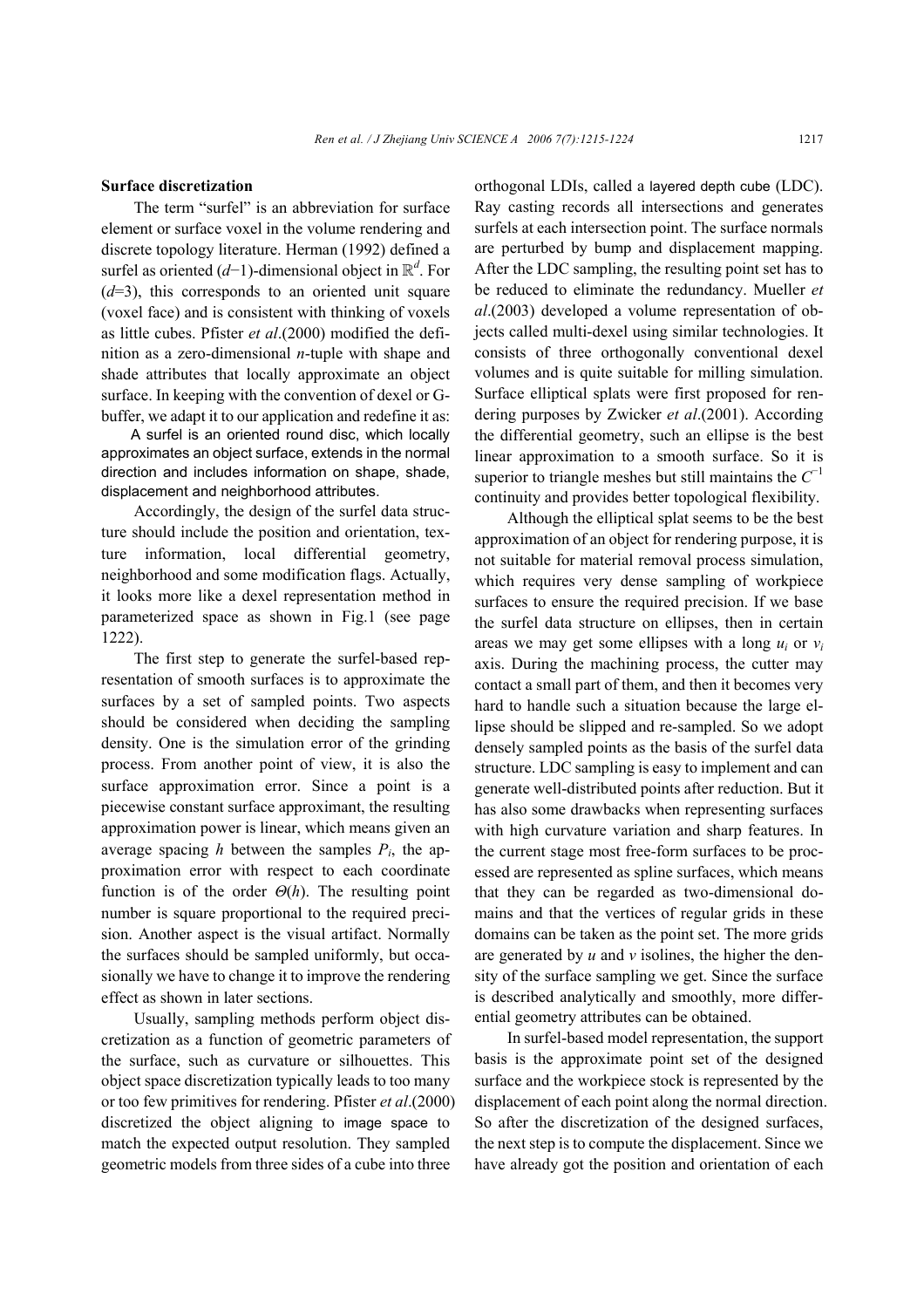point, a corresponding ray is formed and used to calculate the intersection with stock surfaces. The procedure is quite similar to ray tracing. As a finishing process, the belt grinding removes a small amount of material from the stock. So the resulting displacement is small and more intersection points between one ray and workpiece stock is unlikely to happen. Otherwise, it needs to be specially handled to avoid artifact effect. Although it is a one-time process prior to simulation, the generation speed is still an important problem, especially for large and complex workpieces. So to accelerate the computation, we arrange the stock surface in a spatial data structure.

## **Neighborhood and normals**

There are two kinds of normal vectors associated with the surfel data structure. One is the normal direction of the designed surface approximate point. It is also the extension direction of the base point. Another is the normal of the displaced point after the displacement calculation. The former can be directly obtained when sampling the designed surface while the latter has great impact on the process rendering and has to be generated using other technologies. One way is to estimate it by analyzing the local neighborhood of each point. These local neighborhoods are usually constructed using either Euclidean neighborhoods or *k*-nearest neighbors without considering the connectivity information.

By considering the surface sampling method previously adopted, we can find that the point set consists of the vertices of regular grid in a 2D parametric domain and that the connectivity information is explicit. So normal perturbation technology, such as bump mapping or displacement mapping, seems to be an ideal choice to estimate the normal vector of the displacement point. Blinn (1978) introduced bump mapping as a technique that makes a surface appear rough or wrinkled. This effect is achieved by perturbing surface normals on a surface as if a height field displaced the surface in the direction of the original surface normal. Since bump mapping only changes the appearance of an object, it makes certain approximations. Standard techniques for bump mapping assume that the bumpiness is only a bulk of micro-displacements and hence the magnitude of the height field is negligible. Since the geometry remains unchanged, some drawbacks on the silhouette and shadow are introduced. Displacement mapping is a method to present surface details by defining an offset (displacement) from a base surface. It differs from bump mapping in that the surface geometry is also modified instead of only perturbing the normals. This results in a more realistic rendering where the displaced geometry can be seen in the silhouettes too. The basic idea of displacement mapping is very simple. The base surface is perturbed along its normals using displacement values specified in the displacement map. As a result the new displaced surface is created. Doggett and Hirche (2000) defined this in mathematical framework as shown in Fig.2.



**Fig.2 Displacement mapping algorithm**

The base surface is defined by a vector function *P*( $u$ , $v$ ) that defines 3D points ( $x$ , $y$ , $z$ ) on the surface. Normals for the base surface are defined by  $\hat{N}(u,v)$ and the displacement scale fields by  $D(u, v)$ . Both of these are defined over the same domain as the base surface  $P(u, v)$ . Following these notations the points on the new displaced surface  $P_n(u, v)$  are defined by

$$
P_n(u, v) = P(u, v) + D(u, v) \cdot \hat{N}(u, v),
$$
 (1)

where 
$$
\hat{N}(u, v) = \frac{N(u, v)}{|N(u, v)|}
$$
.

However, things are a little different in our application. The base surface is the splatted designed surface while the displacement map is not a given variable. Instead, it is the outcome derived from the ray tracing procedure. This means that the  $N(u, v)$  in Eq.(1) is known beforehand. Our task is only to determine the normal vectors of points in the new offset surface. The procedure is the same as described by Blinn (1978). The normal vector to this new surface is derived by taking the cross product of its partial derivatives.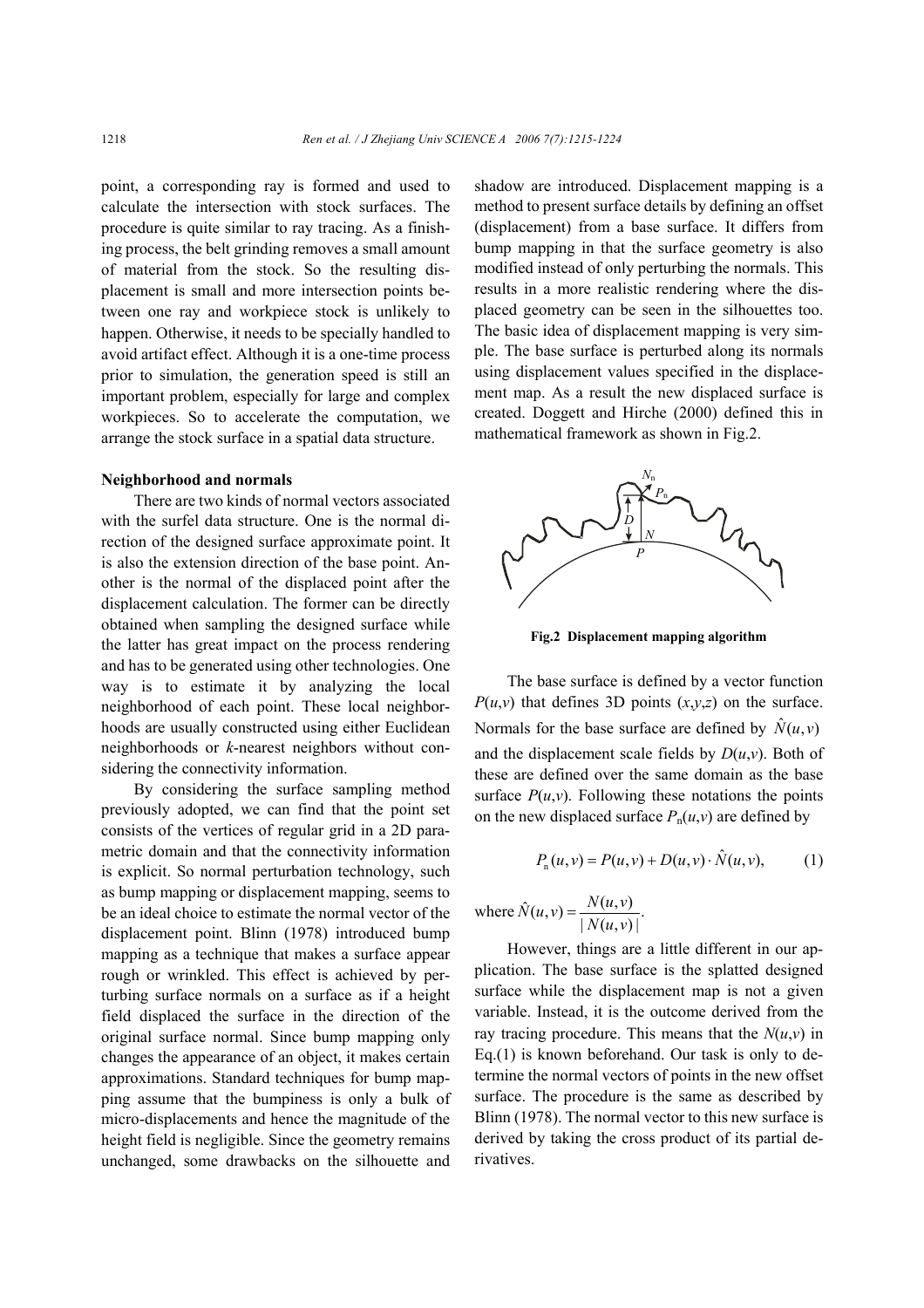while

$$
P'_{nu} = \frac{d}{du} P_n = \frac{d}{du} (P(u, v) + D(u, v) \cdot \hat{N}(u, v))
$$
  
=  $P'_u + D'_u \cdot \hat{N} + D \cdot \hat{N}_u$ ,  

$$
P'_{nv} = \frac{d}{dv} P_n = \frac{d}{dv} (P(u, v) + D(u, v) \cdot \hat{N}(u, v))
$$
  
=  $P'_v + D'_v \cdot \hat{N} + D \cdot \hat{N}_v$ . (3)

 $N_{\rm n} = P'_{\rm nu} \times P'_{\rm nv}$ , (2)

As mentioned above, the range of the displacement map  $D(u, v)$  is negligibly small compared with the overall dimension. So  $D \cdot \hat{N}'_u$  and  $D \cdot \hat{N}'_v$  can be discarded and the new normal vector can be simplified to the following equation.

$$
N_{n} = (P_{u}' + D_{u}' \cdot \hat{N}) \times (P_{v}' + D_{v}' \cdot \hat{N})
$$
  
\n
$$
= P_{u}' \times P_{v}' + (D_{u}' \cdot \hat{N}) \times P_{v}' + \hat{P}_{u} \times (D_{v}' \cdot \hat{N})
$$
  
\n
$$
+ (D_{u}' \cdot \hat{N}) \times (D_{v}' \cdot \hat{N})
$$
  
\n
$$
= N + D_{u}' \cdot (\hat{N} \times P_{v}') + D_{v}' \cdot (\hat{N} \times P_{u}').
$$
\n(4)

Since the normal vectors of affected areas keep changing during the machining process, it is important to record the neighbor points in order to compute the perturbation dynamically. In case of large scale deformations, not only is the displacement mapping not valid any more, also serious visual artifacts will take place. In such a situation, the technology described here is no longer suitable and boolean operations on surfel-bounded solids may be considered as an alternative (Adams and Dutre, 2003).

#### **Sharp feature representation**

When using surfels to represent the workpiece with sharp features, some rendering problems will emerge. One is aliasing artifacts which occur mostly across the boundary of patches that do not have any neighboring patches. It turns out to be more serious when the surfel radius becomes larger. Zwicker *et al*.(2001) used a partial coverage of surfaces in fragments to implement edge anti-aliasing. Chhugani and Kumar (2003) suggested a solution which reduces the point size on the boundary or the silhouettes. It may result in an uncovered area or holes after the surface sampling.

Sharp features are usually composed by some

patches connected in a non-smooth manner, which means that the normal values of the boundary have appreciable discontinuity in neighboring patches. These features cause serious visual problems by surfel representation as shown in the left picture of Fig.3. Chhugani *et al*. alleviated this issue by smoothing normals near the boundary. These normals are averaged with the nearby boundary points on the adjacent patch. But it has a fatal drawback when adopted in surfel representation because it changes the extension direction of the base point. Pauly *et al*.(2003) used an extension of the surface splatting technique presented in (Zwicker *et al*., 2001). This clipping technology can generate perfect visual effects. But some irregular shapes may be derived from clipping, which are difficult to describe by our new surfel elements. So we developed another kind of splatting technology, called "boundary re-sampling" to eliminate both edge aliasing and sharp feature representation as shown in Fig.3.



**Fig.3 Sharp features representation example**

The idea is inspired by the work of Adams and Dutre (2003), who used clipping and splitting to approximate the intersection line between two solids. In our method, we scan every surfel after the designed surface discretization. If it is located on the patch boundary, then the distance to the next surfel on the same boundary curve *L* is calculated. According to a user defined splitting interval *e*, the number of inserted new surfels can be calculated as *n*=*L*/*e*. The center of these surfels is  $C_i = C_0 + i \cdot e$  and the radius is assigned as *e*. Those surfels, whose radii are larger than the distance to boundary curves are also found and the radii are adjusted to improve rendering.

# ROBOTIC BELT GRINDING SIMULATION USING SURFELS

Based on the above mentioned technologies, we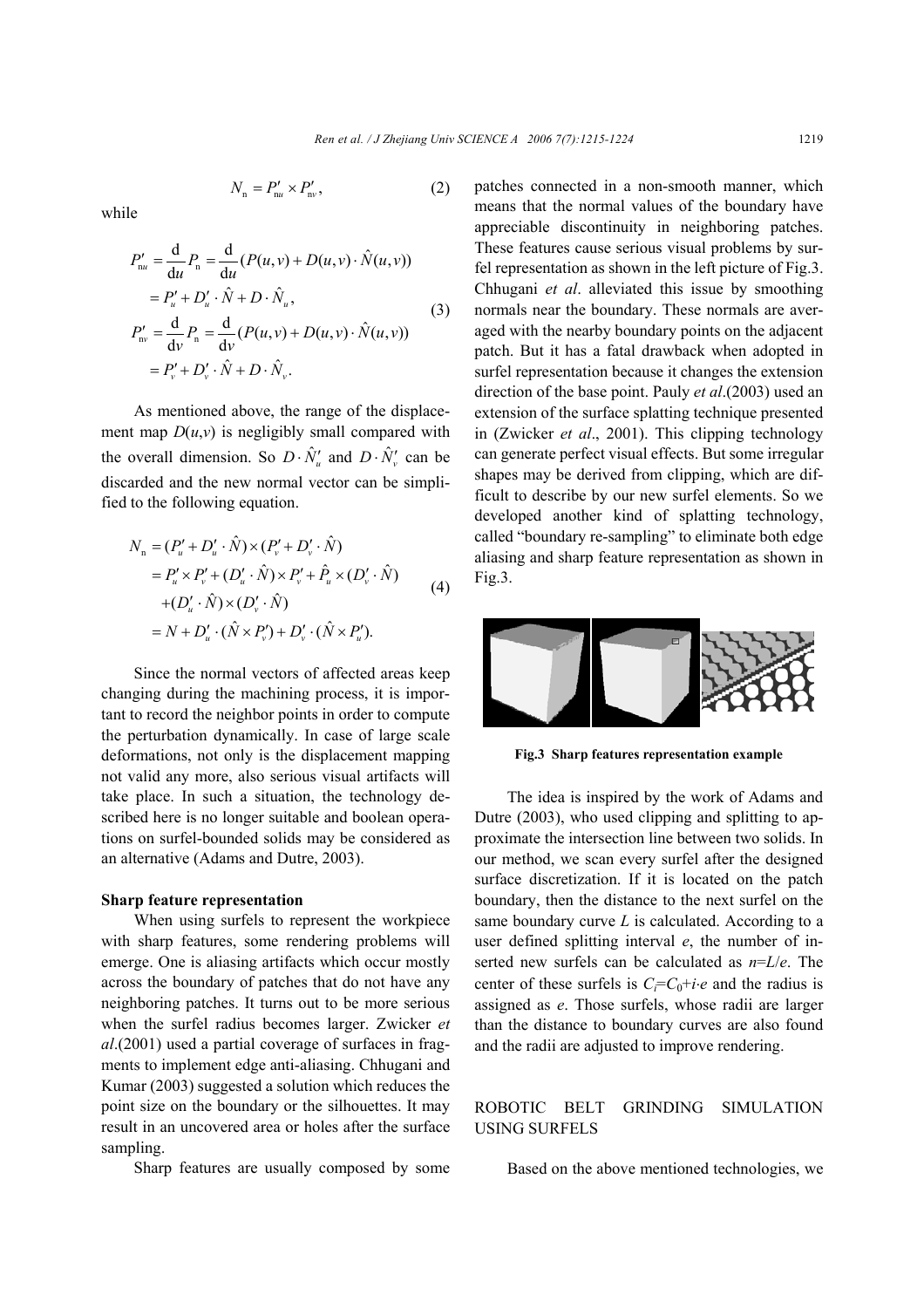can now implement the simulation of robotic belt grinding processes. The workpiece is represented by surfels and the elastic contact wheel, with grinding belt and fixtures in a robot manufacturing cell consisting of polygons. The pre-defined grinding paths are composed of contact points. In each contact point, the contact situation is determined by a localization procedure in order to calculate the acting force. Then the real removal distribution is computed by the local process model. The material removal can be simulated by continuously modifying the surfels in affected areas. In this way, the generation of the removal volume is eliminated without sacrificing accuracy if the distance between two contact points is small enough.

The designed workpiece to be ground is usually represented by B\_Rep and consists of some spline patches. In order to generate the surfel representation, it must be splatted. The density of sampling is related to the resolution of the FEM meshes, which is decided by user specified precision. The finer the meshes are, the denser the surface sampling rate is. For the boundaries of each patch, which is a component of a sharp feature, a re-sampling procedure is applied to meet the displaying quality requirements. Then for a given stock, the displaced point of each surfel element is calculated with ray casting.

## **Removal calculation**

Within the grinding process of free-form surfaces the material removal computation is one of the most important, maybe also the most difficult aspect. The whole simulation system is driven by incrementally subtracting material from the workpiece stock. As mentioned above, it cannot use boolean set operations between the tool envelop and workpiece like turning or milling processes. Instead, the calculation should be based on an empirical model taking into account many influencing parameters. In such a complicated situation, the linear global grinding model given by Hammann (1998) is not suitable anymore. Particularly, the local non-uniform force distribution in the contact area must be considered and the influence of other manufacturing parameters also needs to be studied. The procedure can be divided into three steps: contact situation determination, force distribution calculation and removal computation. The first one describes the geometric intersection between the grinding belt and the workpiece, which will be used to obtain the pressure in the contact area in the second phase. Then other parameters are included to get the final removal. The whole process can be illustrated as shown in Fig.4 (see page 1222).

In the application, the workpiece is represented by surfels and the stock is composed of those displaced points of the surfels. On each contact point of the pre-planned path, those surfels whose displaced points are located above the contact tangent plane are to be found. We select the tangent plane as the *X*-*Y* plane and project each affected surfel displaced point to this plane to get its *Z* value. According to the requirement of FEM, these randomly distributed points are used to generate a regular grid mesh by extrapolating or interpolating *Z* values in those grid points where no data exists. Kriging (Oliver and Webster, 1990) is one of the more flexible methods and is useful for gridding almost any type of dataset. With most datasets, kriging method with a linear variogram is quite effective and generates the best overall interpretation. For larger datasets, however, kriging can be rather slow. So the faster but less precise Shepard's method (Shepard, 1968) is adopted to improve the simulation efficiency.

The acting force is not easy to measure because the sensors are difficult to install in order to obtain the fast-changing local force distribution during high speed grinding. So, approximate solution is very popular in this area if the deformation is small enough. Then it can be regarded as a wholly elastic deformation and the classic theoretical model of strain-stress can be applied. Once the deformation information on the elastic contact wheel is known, the acting force in the contact area can be also computed according to the classic strain-stress relation. The calculation turns out to be a Signorini problem and the FEM is a self-evident technique in the first place to solve it (Blum and Suttmeier, 2000; Blum *et al*., 2003).

Finally, the influence of other process parameters should be combined together to produce the results, which is denoted by the term process model in grinding. The local model does not simply take a single quantity as the force or the removal but present the local situation of the entire contact area using a pattern of values. The local model generalized by Hammann's model (Hammann, 1998), can be ex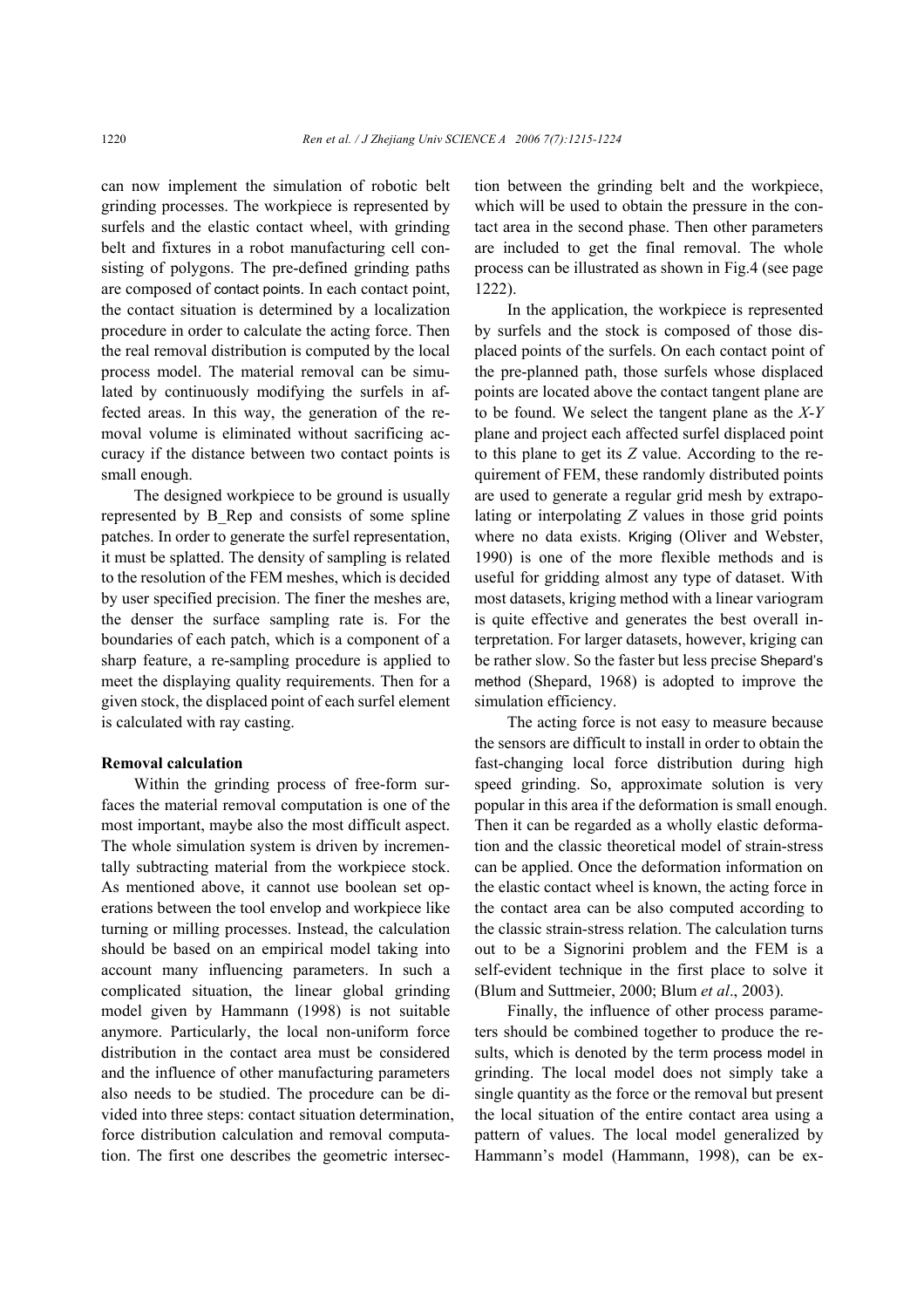pressed as

$$
\mathbf{r} = C_{A} \cdot K_{A} \cdot k_{t} \cdot \frac{V_{b}}{V_{w} \cdot L_{w}} \cdot f(\mathbf{F}_{A}), \tag{5}
$$

where  $r$  is the material removal rate,  $C_A$  is a constant decided by experiments,  $K_A$  is the combination constant of resistance factor,  $k_t$  is the grinding belt wear factor,  $V_b$  is the grinding velocity,  $V_w$  is the workpiece in-feed speed, *L*w is the width of the grinding area and *F*A is the acting force between contact wheel and part. Particularly,

$$
\boldsymbol{F}_{A} = \begin{pmatrix} F_{11} & \cdots & F_{1n} \\ F_{21} & \cdots & F_{2n} \\ \vdots & \ddots & \vdots \\ F_{m1} & \cdots & F_{mn} \end{pmatrix}, \boldsymbol{r} = \begin{pmatrix} r_{11} & \cdots & r_{1n} \\ r_{21} & \cdots & r_{2n} \\ \vdots & \ddots & \vdots \\ r_{m1} & \cdots & r_{mn} \end{pmatrix},
$$

in which *m* and *n* are the mesh sizes of the discretized contact area in two directions. In this model, the force  $F_A$  or the removal rate  $r$  is no longer a one-valued parameter, but a matrix that represents the entire discrete information in the contact area. It contains more information than the global grinding model and is applicable to the grinding of free-form surfaces. Illustrations of these steps on one grinding point are shown in Fig.5 (see page 1222).

#### **Belt grinding simulation**

Each contact point in the prescribed paths has two attributes: position and orientation. The position is the Cartesian coordinate  $P\{x,y,z\}$  in the robot base coordinate system and the orientation is the posture of the local framework on that point. Although different types of robots have different ways to represent the orientation, we choose quaternion  $Q\{w, x, y, z\}$  as the standard method. Conversions may be required when applied to various robots. To ensure the approximation accuracy, the distance of neighboring contact points should be small enough. So for pre-planned paths, some extra points may need to be added. The position of these points can be linearly interpolated as shown in Fig.6a.

Concerning the rotation, it is more complicated. As we know, all unit quaternions are mapped onto a hypersphere in 4D space. The problem with the linear interpolation (lerp) of quaternions is that it interpolates



**Fig.6 Interpolation of contact points. (a) Linear interpolation of position; (b) Spherical linear interpolation of orientation**

along the secant line between the two quaternions but not their spherical distance. As a result, the interpolated motion does not have smooth velocity: it may speed up too much in some sections. Spherical linear interpolation (slerp), as illustrated in Fig.6b, removes this problem by interpolating along the arc lines instead of the secant lines. Although higher order interpolation may achieve  $C^2$  continuity, slerp can obtain satisfying result with relatively low computation costs. For the *i*th point between  $Q_1$  and  $Q_2$ , the interpolation result is:

$$
\mu = i/n,
$$
  
\n
$$
P_i = (1 - \mu) \cdot P_1 + \mu \cdot P_2,
$$
  
\n
$$
Q_i = \frac{\sin(1 - \mu)\theta}{\sin\theta} \cdot Q_1 + \frac{\sin\mu\theta}{\sin\theta} \cdot Q_2,
$$
\n(6)

where  $\theta$ =arcos( $Q_1 \cdot Q_2$ ).

Fig.7 (see page 1222) shows an example of water tap grinding simulation along one of the paths.

#### **Grinding error assessment**

One of the simulation goals is to help the robot programmer estimate the final part surface quality. So it is of great importance to assess the grinding error to see whether any problem such as gouge or undercut happens. The error is usually described as the discrepancy between the surfel-based grinding surface and the designed smooth surface. For a surfel element, it means the distance between the surfel displaced point and the designed surface. So this verification procedure is usually converted to the calculation of surface near points. Most of the near point computing algorithms for sculptured surfaces are based on such a fact that the minimum distance between a space point *P* and a surface *S* occurs at a surface point *Q* at which the vector *PQ* is perpendicular to the surface tangent plane. This property forms a system of non-linear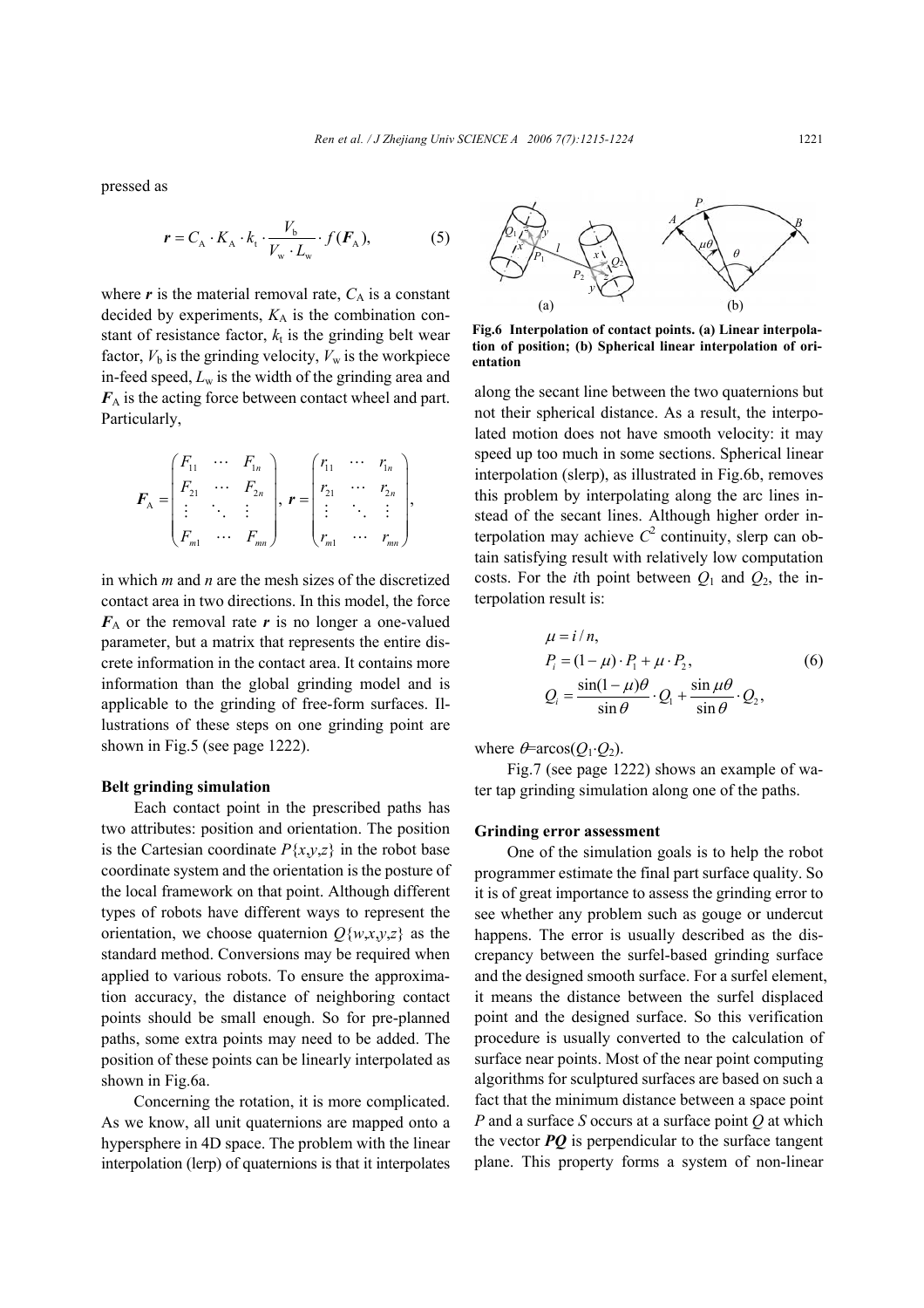equations and is solved by using a Newton/Raphson iterative search procedure. In a dexel model, all the elements are perpendicular to the chosen basis plane and the problem of error estimation is converted into a problem of calculating the surface near point between the dexel point and the designed surfaces. It can be solved by the method mentioned above if well-chosen initial points have been selected. Huang and Oliver (1994) suggested a pre-processed voxel data structure constructed in a bounding box of all the design surfaces to provide close-enough starting points.

Compared with dexel data structure, the surfelbased representation has a great advantage in analyzing the grinding error. The base points of surfels are the output of the design surface splatting and are exactly located on the surface, while the displaced points are merely moved a certain distance along the directions of the surface normal vectors. All what we need to do is to compute the distance between the base point and displaced point for each surfel element and compare it with the error tolerance limit. If the final length is longer than the upper limit (assuming that the tolerance range is  $[t_l,t_h]$ ), then undercut happens. Otherwise if it is beneath the lower limit, then it leads to gouge. The iteration procedure to find the surface near point is omitted and the time of computation is only proportional to the surfel element number  $(\Theta(n))$ . Since only those affected surfel on one contact point need to be updated, the localization procedure has already limited the search area. So the





**Fig.5 Removal calculation of one contact point. (a) The contact point in a grinding path; (b) Contact situation of that point; (c) Force distribution computed from the contact situation; (d) The final removal distribution in that contact area**



**Fig.7 Faucet grinding simulation. (a) Workpiece stock ground after 3 grinding points; (b) Workpiece stock ground after whole grinding path**

**Fig.8 Grinding error assessment. (a) Analysis after 3 points grinding; (b) Analysis after the whole path grinding**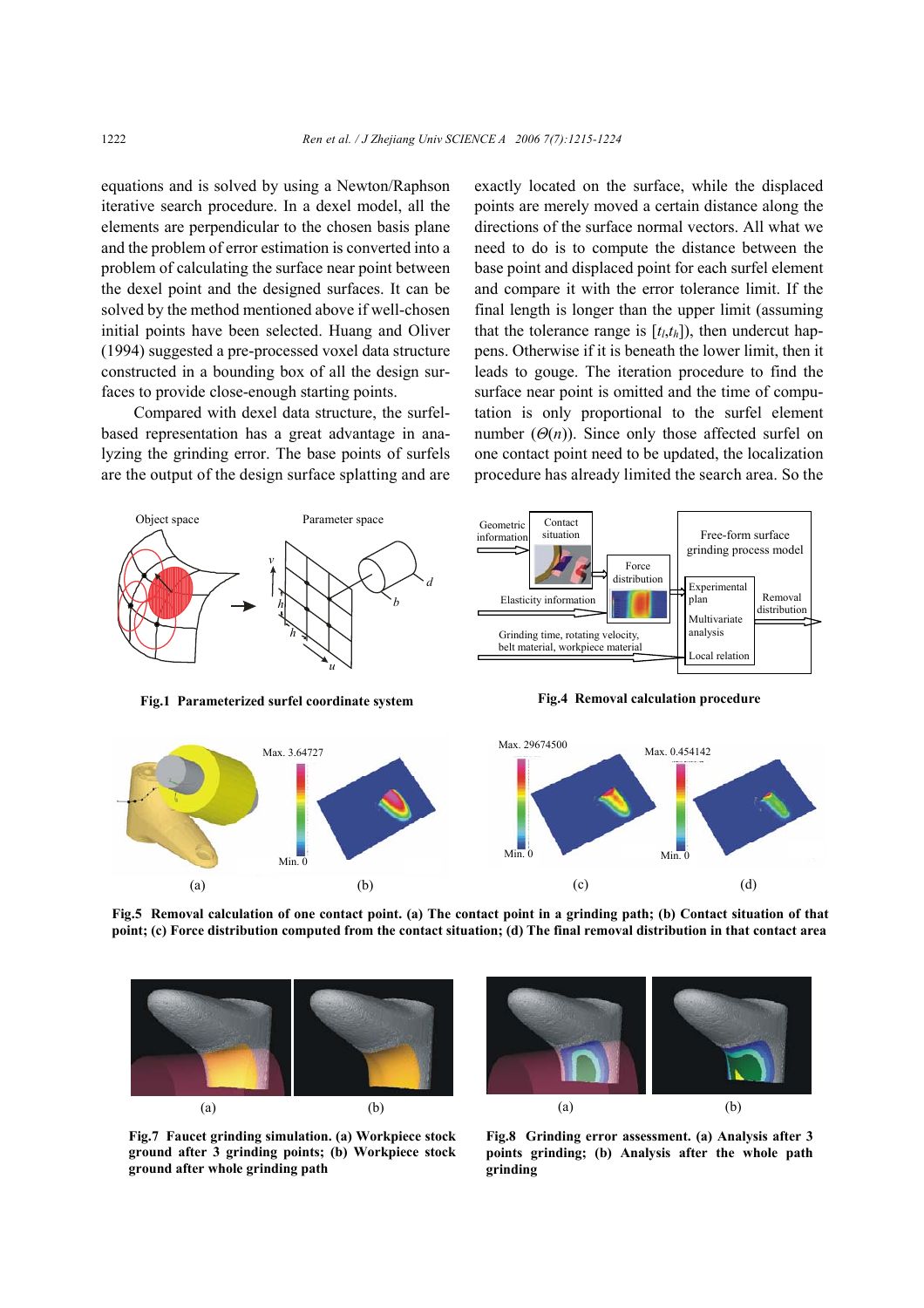efficiency can be further improved. The results of grinding error assessment are visualized by several hues depicting the grinding depth. The hue index is built based on the error arrange and for a given grinding error of one surfel, a corresponding color is picked to represent it. For example, in Fig.8b (see page 1222), the error of the dark green area is within the tolerance range relative to the nominal designed surface while the outside brighter area represents undercut and the inside yellow represents the amount of gouge.

There are two ways to implement the assessment: online assessment and post analysis. Online grinding error assessment calculates the difference between the designed surface and the stock and displays it dynamically. This method is more vivid and instant for observers. In contrast, post analysis computes the error after all the tool paths have been processed. It is obviously more efficient.

# **CONCLUSION**

We have presented a surfel-based surface modelling technology for robot controlled belt grinding simulation. It combines the recent development of point-based modelling and rendering technology with the traditional discrete vector simulation approach and therefore is suitable for representation of freeform workpieces. With this modelling technology, the material removal process can be visualized in an interactive way and the grinding error is easy to be evaluated. By incorporating a local grinding model, the simulation system can efficiently simulate and precisely verify the robot programs. Based on the outcome, the robot programmer can optimize and correct the planned grinding paths in case of any unexpected situation such as undercut, gouge or singularity points.

# ACKNOWLEDGEMENT

Special thanks are due to Xiang Zhang and Malik Cabaravdic for their constructive comments and advice.

#### **References**

Adams, B., Dutre, P., 2003. Interactive boolean operations on

surfel-bounded solids. *ACM Trans. Graph.*, **22**(3): 651-656. [doi:10.1145/882262.882320]

- Ayasse, J., 2003. Discrete Displacement Fields: A Versatile Representation of Geometry for Simulation in Computer-Aided Manufacturing. Ph.D Thesis, University Dortmund, Dortmund.
- Blinn, F.J., 1978. Simulation of Wrinkled Surfaces. Proceedings of the 5th Annual Conference on Computer Graphics and Interactive Techniques, SIGGRAPH'78. New York, USA, p.286-292. [doi:10.1145/800248.507101]
- Blum, H., Suttmeier, F.T., 2000. An adaptive finite element discretisation for a simplified Signorini problem. *Calcolo.*, **37**(2):65-77. [doi:10.1007/s100920070008]
- Blum, H., Schroeder, A., Suttmeier, F.T., 2003. A Posteriori Error Bounds for Finite Element Schemes for a Model Friction Problem. Witten-Bommerholz.
- Chhugani, J., Kumar, S., 2003. Budget Sampling of Parametric Surface Patches. Proceedings of the 2003 Symposium on Interactive 3D Graphics. New York, USA, p.131-138.
- Doggett, M., Hirche, J., 2000. Adaptive View Dependent Tessellation of Displacement Maps. Proceedings from the ACM SIGGRAPH/EUROGRAPHICS Workshop on Graphics Hardware. New York, USA, p.59-66.
- Glaeser, G., Gröller, E., 1998. Efficient Volume-generation During the Simulation of NC-milling. *In*: Hege, H.C., Polthier, K. (Eds.), Mathematical Visualization. Springer, Heidelburg, p.89-106.
- Hammann, G., 1998. Modellierung des Abtragsverhaltens Elastischer Robotergefuehrter Schleifwerkzeuge. Ph.D Thesis, University Stuttgart, Stuttgart, Germany.
- Herman, T.G., 1992. Discrete multidimensional jordan surfaces. *CVGIP: Graph. Models Image Process*, **54**(6):507-515. [doi:10.1016/1049-9652(92)90070-E]
- Huang, Y., Oliver, H.J., 1994. NC Milling Error Assessment and Tool Path Correction. Proceedings of the 21st Annual Conference on Computer Graphics and Interactive Techniques, SIGGRAPH'94, p.287-294. [doi:10.1145/192161. 192231]
- Jerard, R.B., Hussaini, S.Z., Drysdale, R.L., Schaudt, B., 1989. Approximate methods for simulation and verification of numerically controlled machining programs. *The Visual Computer*, **5**(6):329-348. [doi:10.1007/BF01999101]
- Kawashima, Y., Itoh, K., Ishida, T., Nonaka, S., Ejiri, K., 1991. A flexible quantitative method for NC machining verification using a space-division based solid model. *The Visual Computer*, **7**(2-3):149-157. [doi:10.1007/ BF01901185]
- König, A.H., Gröller, E., 1998. Real Time Simulation and Visualization of NC Milling Processes for Inhomogeneous Materials on Low-end Graphics Hardware. Proceedings of the Computer Graphics International 1998, p.338-349.
- Levoy, M., Whitted, T., 1985. The Use of Points as a Display Primitive. Technical Report, Computer Science Department, University of North Carolina at Chapel Hill.
- Mueller, H., Surmann, T., Stautner, M., Albersmann, F., Weinert, K., 2003. Online Sculpting and Visualization of